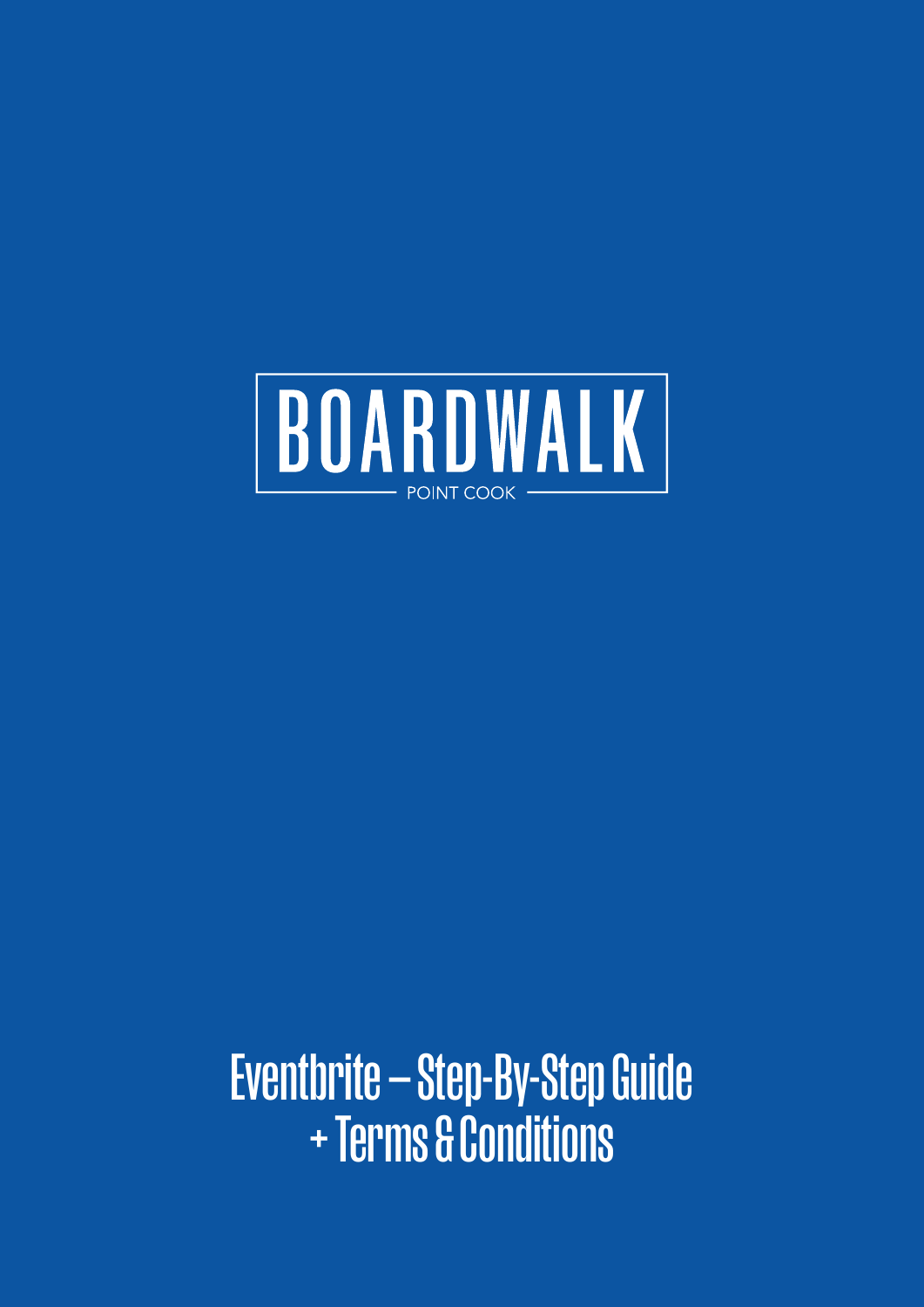

## **Boardwalk Eventbrite Online Land Release: Complete Instructions and Terms & Conditions**

- 1. These terms and conditions govern your use of the online Eventbrite ticketing system for registration of your interest in purchasing a lot at Boardwalk during Release 1 (**Release**) ("**Eventbrite**"). By using the Eventbrite tool to register for a ticket for the Release, you agree to comply with:
	- a. these terms and conditions; and
	- b. the terms and conditions of the online Eventbrite ticketing system, available here [https://www.eventbrite.com.au/support/articles/en\\_US/Troubleshooting/](https://www.eventbrite.com.au/support/articles/en_US/Troubleshooting/eventbrite-terms-of-service?lg=en_AU) [eventbrite-terms-of-service?lg=en\\_AU](https://www.eventbrite.com.au/support/articles/en_US/Troubleshooting/eventbrite-terms-of-service?lg=en_AU)
- 2. For an opportunity to purchase a lot in Boardwalk Stage 1 Release, you must register for a ticket from **12pm sharp (AEST) on Monday 12th July** via the Eventbrite Page.
- 3. Due to anticipated high demand, we recommend that you have the Eventbrite link open on your browser prior to 12pm on Monday 12th July and refresh the page at 12pm to increase your likelihood of securing a ticket.
- 4. Click the register button to select a ticket and complete your contact information.
- 5. If you are unable to view the tickets available for registration or the registration button, please try refreshing the Eventbrite page via your browser. If the registration button still does not appear, all tickets may have been allocated.
- 6. Tickets and lots are limited to 1 per customer / household.
- 7. Registrations via the Eventbrite page will close at 2pm (AEST) on Friday 16<sup>th</sup> May, or earlier if all tickets are allocated.
- 8. There are strictly 18 tickets available for 18 lots available for the Release. Due to anticipated high demand, you may not be successful in registering for a ticket. Please note that successfully registering for a ticket does not guarantee you the opportunity to purchase a lot.
- 9. If you successfully secure one of the 18 tickets available, you will receive an automatic email from Eventbrite with your ticket details. From Monday afternoon (12th July), the Sales Team will call all successful participants based on the ticket allocation order, from 1- 18. Please have your ticket ready to send to the Sales Team via email during this phone call. The call will be strictly 15 minutes in duration where you will select your preferred lot. During the call with the Sales Team, please be prepared with a selection of your preferred lots, as the order of your successful registration will determine the order in which the Sales Team will call you, and the selection of lots that will be available to you to select from. The first in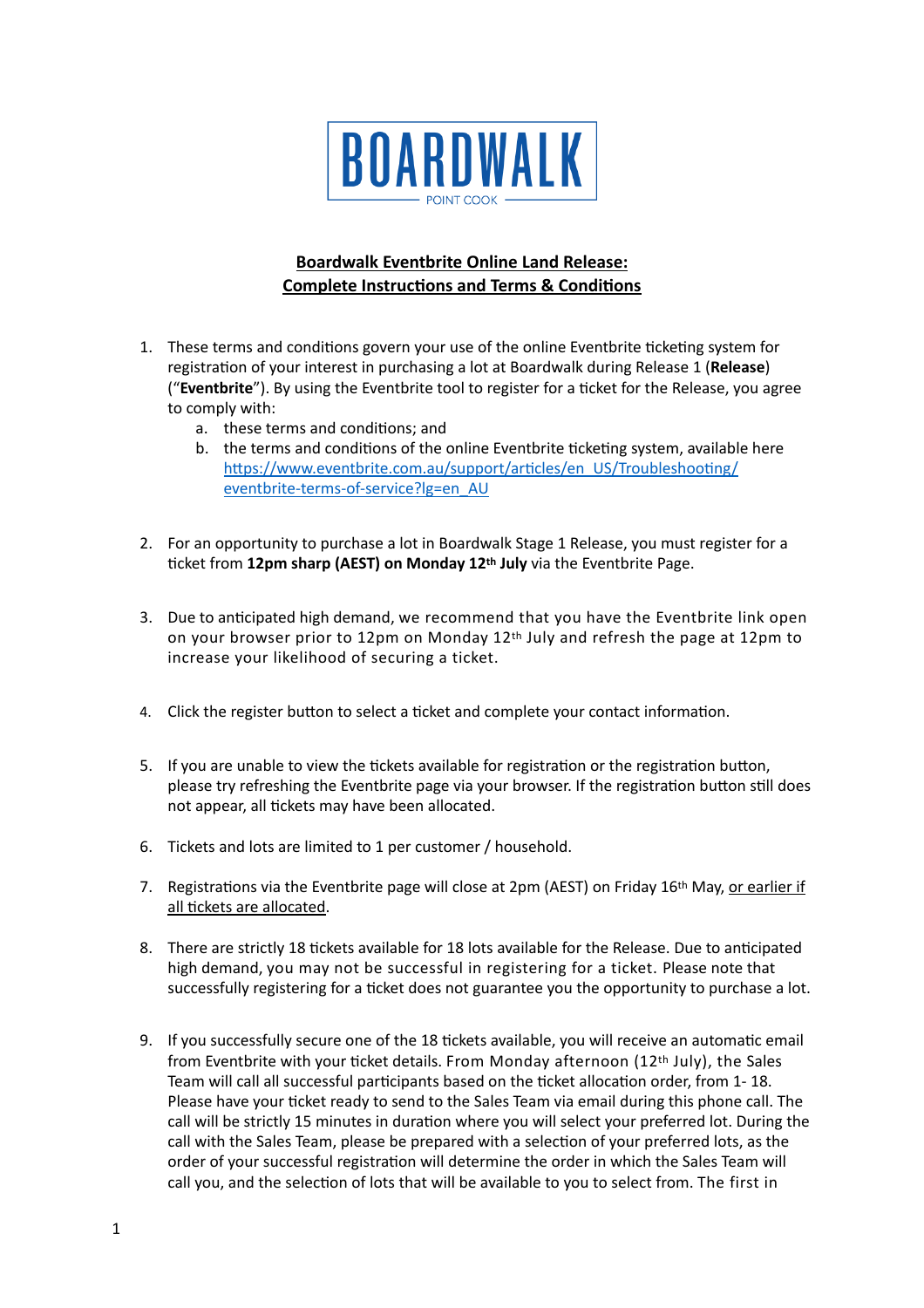basis phone call(s) held prior to yours may result in your preferred lot being sold to another purchaser. In this instance, we recommend that you be prepared to make an alternative lot selection.

- 10. Stage 1 lot pricing and contract information will be available from  $6<sup>th</sup>$  of July 2021 for review on the Boardwalk website prior to release day.
- 11. Ensure you are available to take the call from our Sales Team on the phone number provided at the point of registration. The Sales Team will try your designated phone number 2 times before the Sales Team contacts the next prioritised customer in order of registration. If you return a call to the Sales Team, you will resume priority ahead of the remaining customers who have not yet been contacted. If the Sales Team are unable to contact you after the 2<sup>nd</sup> attempt and you do not contact the Sales Team before they finish contacting all customers, Boardwalk reserves the right to remove you from your allocated land release and if so your participation in the Release will then cease.
- 12. In the event where you cannot make a decision regarding your preferred lot during the 15 minute phone call, the sales team will continue to call through the remaining successful registrations. If you return a call to the Sales Team ahead of the remaining customers who have not yet been contacted, you will resume priority in the list.
- 13. During the phone call and upon selecting a lot, you will need to pay a \$10,000 initial deposit and confirm a land release appointment for Saturday 17th July to sign an unconditional e-contract and pay the balance of the 10% deposit. The initial deposit payment can be made by EFT transfer only and will need to be made by COB on Tuesday 13th July. The Boardwalk Sales Team will provide you the RPM Trust Account Details during this call. If the information you use for registration does not match your ID, or you do not make the payment in cleared funds, Boardwalk reserves the right to remove you from your allocated land release and if so your participation in the Release will then cease.
- 14. You acknowledge and agree that attempting to register, or successfully registering for a ticket, does not give you a legal right or guarantee to purchase a lot during the Release. Among other things, there may be more people registering for a ticket to participate in the Release (using the Eventbrite registration tool) than there are lots available for purchase. You agree not to make a claim against RPM Real Estate if you are not able to purchase a lot, or you are prevented from purchasing a lot, for any reason, including the action, inaction, negligence or error of RPM Real Estate.
- 15. In the event that all 18 tickets are allocated, there is a waitlist pool of 32 spots available. If you are unsuccessful in registering for one of the first 18 tickets, you can add yourself to the waitlist until the maximum capacity of 32 spots is reached. If a position opens up while on the waitlist, you will receive an email detailing a ticket has been released that you will need to accept in order to secure a ticket. If you are on the waitlist, you may be contacted if one of the first 18 ticket holders cannot be contacted or their participation in the Release otherwise ends – however, this is not guaranteed.
- 16. If all lots are sold and you are unsuccessful in securing a lot for this Release, you are advised to register for the next public release for Boardwalk.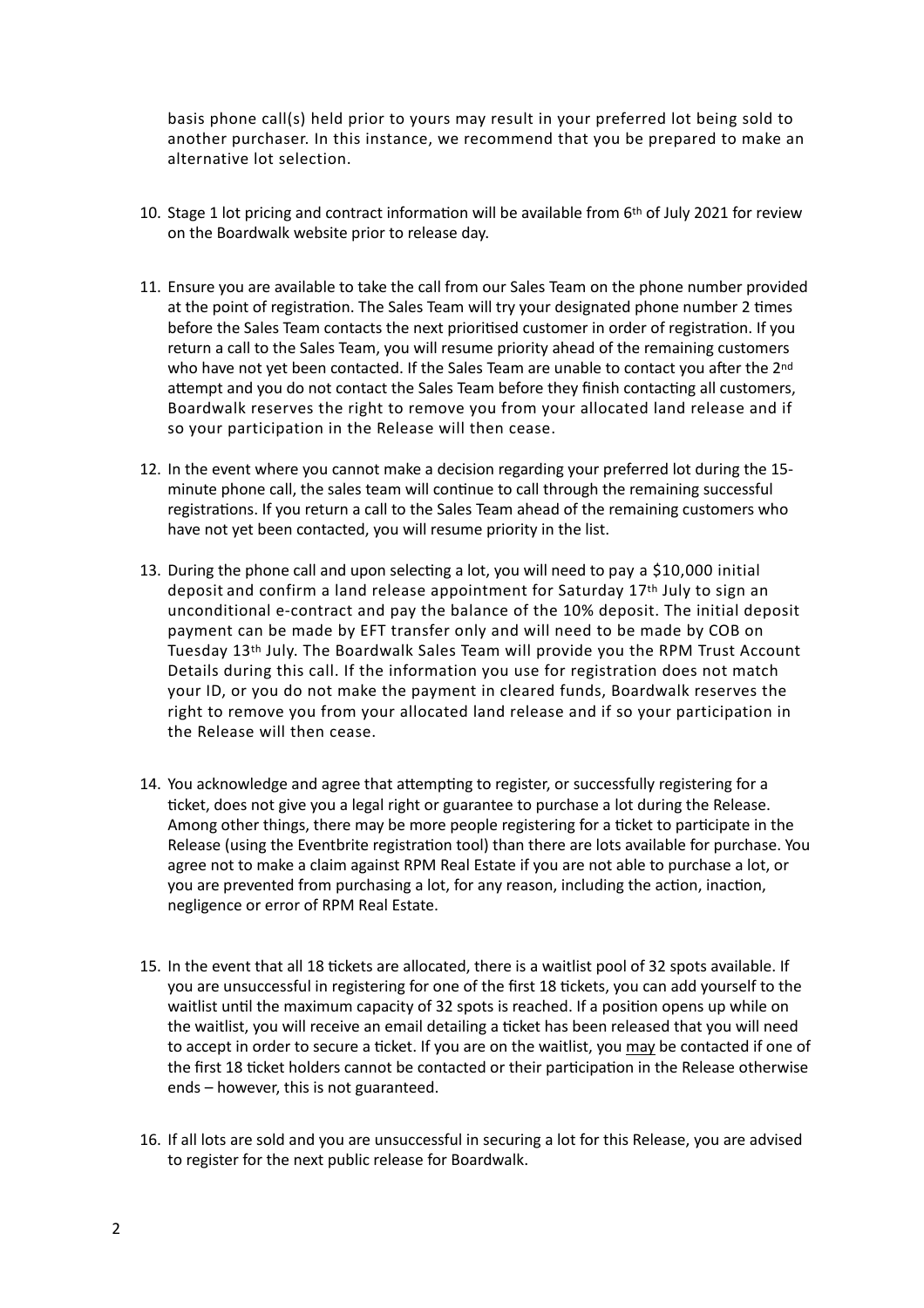- 17. Please note your registration for this Release is not transferrable to any other future releases.
- 18. You may be prevented, delayed or impaired from using the Eventbrite online ticketing tool for a number of reasons, including due to infrastructure failures like internet or telecommunication outages, or impairment or failure of the Eventbrite online ticketing tool (including due to technical breakdown) or impairment or failure of your equipment, including due to viruses, hacking or other technical issues. You agree not to make a claim against RPM Real Estate if you are unable to use the Eventbrite online ticketing tool, or if you are provided a less favourable registration preference, due to any of the problems set out in this paragraph, irrespective of who is responsible.
- 19. You acknowledge and agree that RPM Real Estate will be in no way liable to you for any loss that you may suffer as a result of:
	- a. participating in the Release and/or the process outlined in these terms and conditions; or
	- b. your failure, for any reason, to purchase a lot as part of the Release.
- 20. By submitting this form and proceeding with registration for a ticket to participate in the Release, you agree that RPM Real Estate can use your personal information to offer you the opportunity to purchase a lot and to promote its products and services to you, including future releases. RPM Real Estate agrees to comply with its privacy policy in its collection of personal information, available here:

<https://boardwalk3030.com.au/wp-content/uploads/RPM-Privacy-Policy.pdf>

- 21. These terms and conditions are governed by the laws in force in Victoria. Reference to RPM Real Estate means RPM Real Estate its related bodies corporate (as defined under the Corporations Act 2001 (Cth)) and includes its officers, employees, contractors or agents.
- 22. If any provision of these terms and conditions is held to be invalid, void or for any reason unenforceable, such provision is deemed to be struck out and will not affect the validity and enforceability of the remaining provisions. All information contained within the contract for the sale of the lot will take precedence over these terms and conditions.

## **Boardwalk Contract Signing Procedure:**

• If you are successful in receiving a lot for Release 1 at Boardwalk, you will be allocated a **15 minute appointment** on Saturday 17th July 2021 at the Boardwalk Sales Office. Appointments are fixed to a time specified by the Sales Team which will be confirmed during the call on Monday 12th July. Please arrive 5 minutes before your appointment time and ensure you bring proof of ID (passport or driver's license) as well as your ticket. Your ID and ticket details need to match.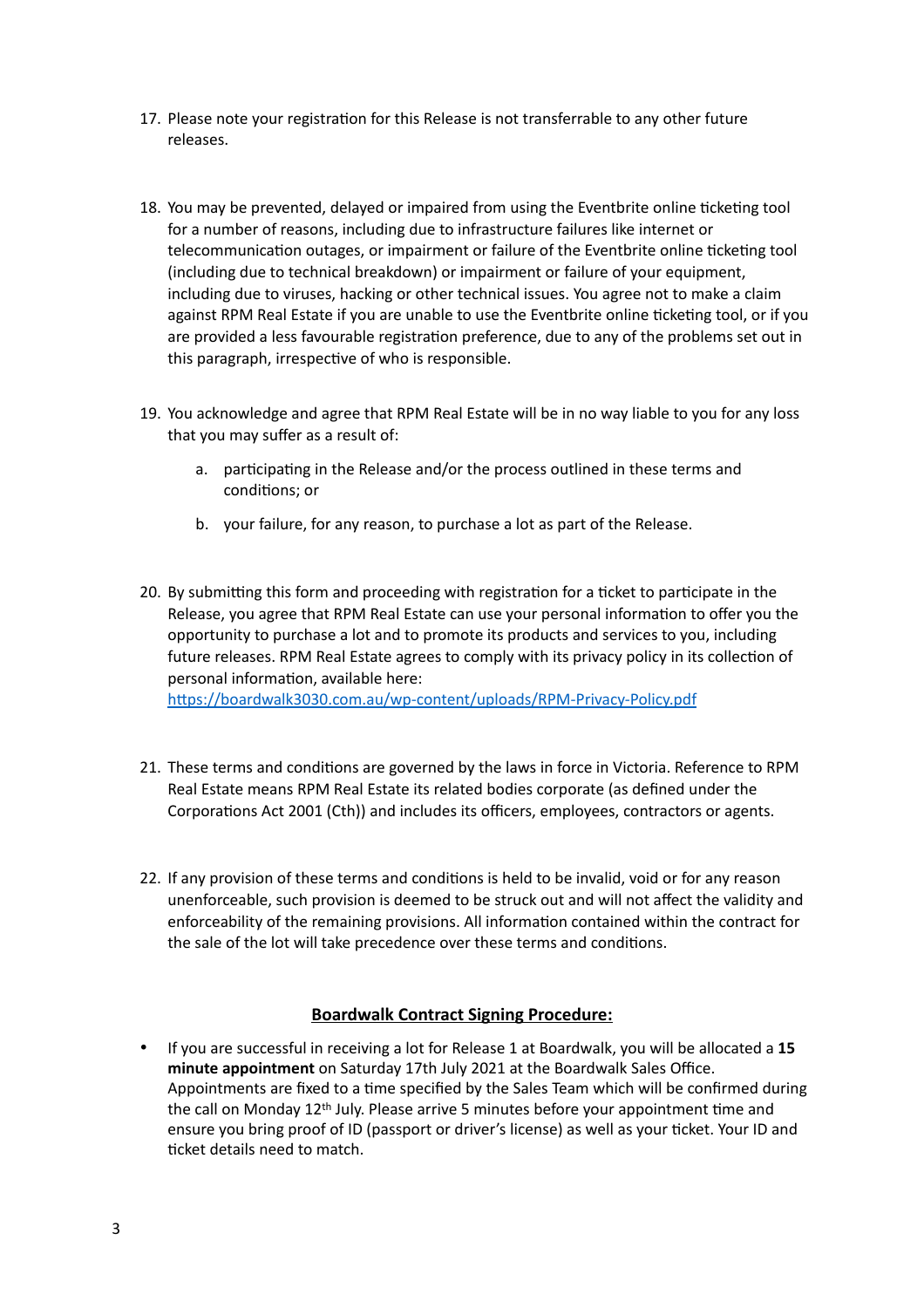- During the appointment, you will be required to pay the balance of 10% deposit via EFT only and sign an unconditional e-contract of sale. Failure to pay the required deposit at your appointment will result in you losing your eligibility to be part of the release.
- For any buyers-based interstate or overseas, a member of the Sales Team will contact you via telephone to conduct your sales appointment over the phone.
- To abide by current Government restrictions, the Sales Centre currently has limited capacity, so we ask that a maximum of two people attend the sales appointment on the release day.
- Please note that the Boardwalk Sales Centre will be closed to customers who do not have an appointment on the 17th July 2021.